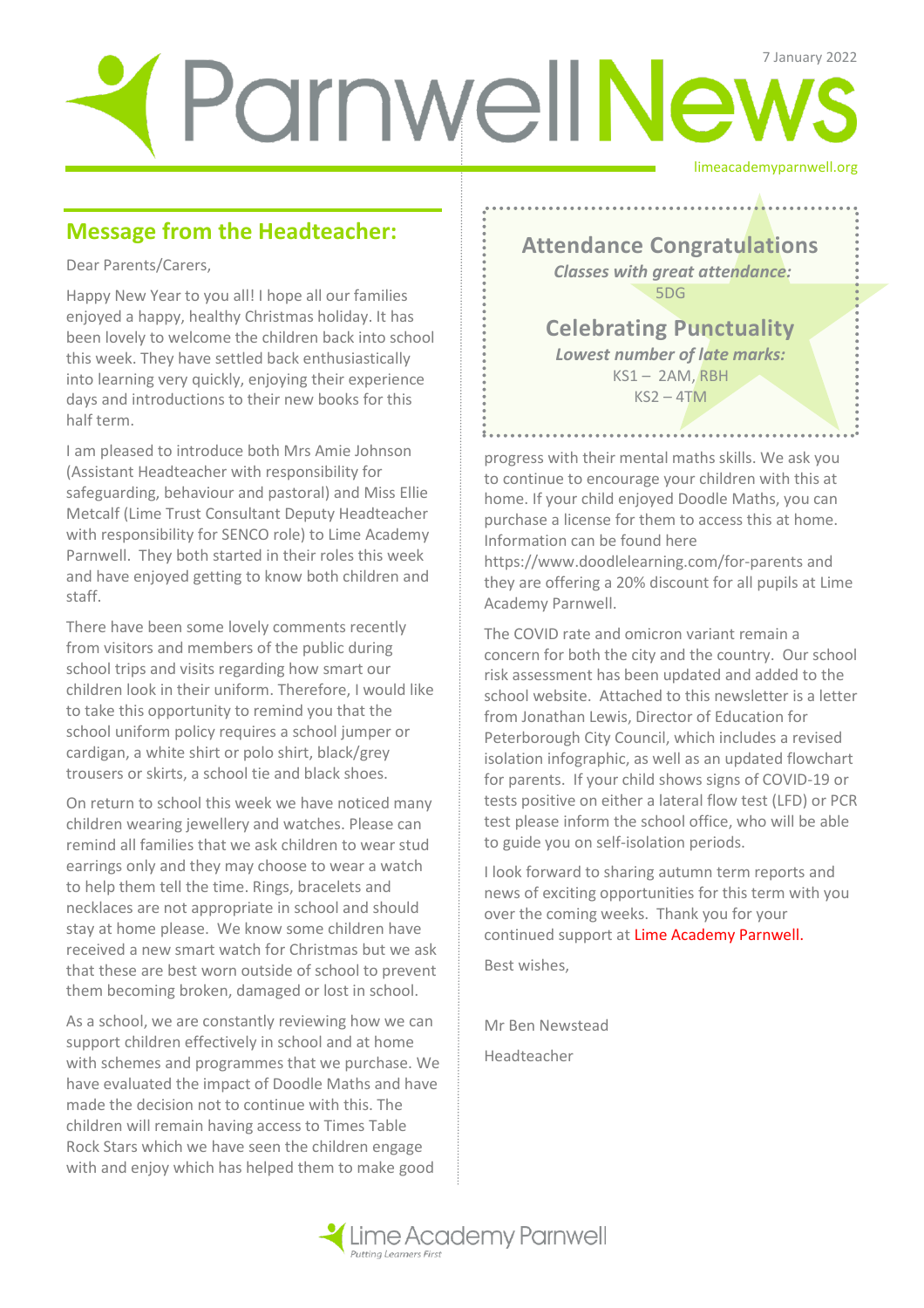

## **Reception Experience day**

On Friday, Reception children took part in their experience day for their new topic all about Winter. The children were exploring the school's wooded area where they were looking out for different animal tracks and also did some bird watching. They also created their own bird feeders.

## **Making Volcanoes Erupt in Year 3**

Year 3 have been busy creating volcanoes this week to link with their English book 'Escape from Pompeii'. They then had fun watching all of their volcanoes erupt!





# **Year 1 Experience day**

This week, Year 1 have had an experience day based on their non-fiction text for the term, 'The emperors egg'. The children researched facts about emperor penguins and have made these penguins in the picture.



### **Dinner Menu**

On the week commencing,  $10<sup>th</sup>$  January 22, we start week 4 of the Dinner Menu. [School Dinner Menu](http://limeacademyparnwell.org/media/3932/dinner-menu-2020-09-18.pdf)

## **Key Dates**

All of the trips below are on Arbor. Please ensure that you give permission and start to make payments.

More information to follow:

| Friday 14 <sup>th</sup> January                                | Snow White Pantomime<br>performing in school                 |
|----------------------------------------------------------------|--------------------------------------------------------------|
| Tuesday 18 <sup>th</sup> January<br>22                         | Year 3 Life in Roman<br><b>Britain Day Experience</b><br>Day |
| Wednesday 26 <sup>th</sup><br>January - Friday 28th<br>January | Year 6 Residential Trip<br>to Grafham Water                  |